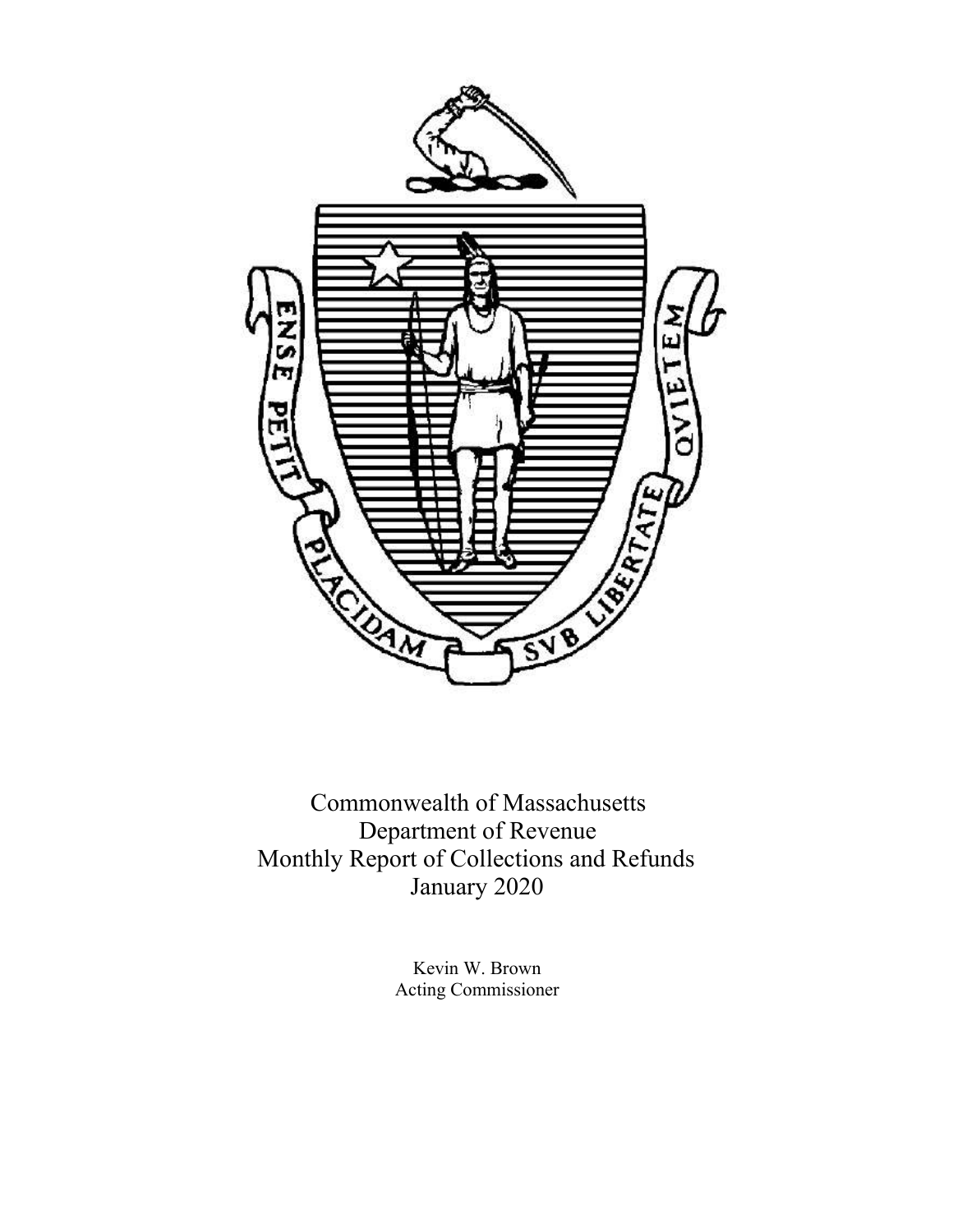This report includes State Taxes and other revenue collected by the Massachusetts Department of Revenue Only. Other taxes for budgetary purposes are from: Racing, Beano (3/5ths), Raffles and Bazaars, Boxing, Special Insurance Brokers.

Amounts reflect accounting adjustments made for prior periods.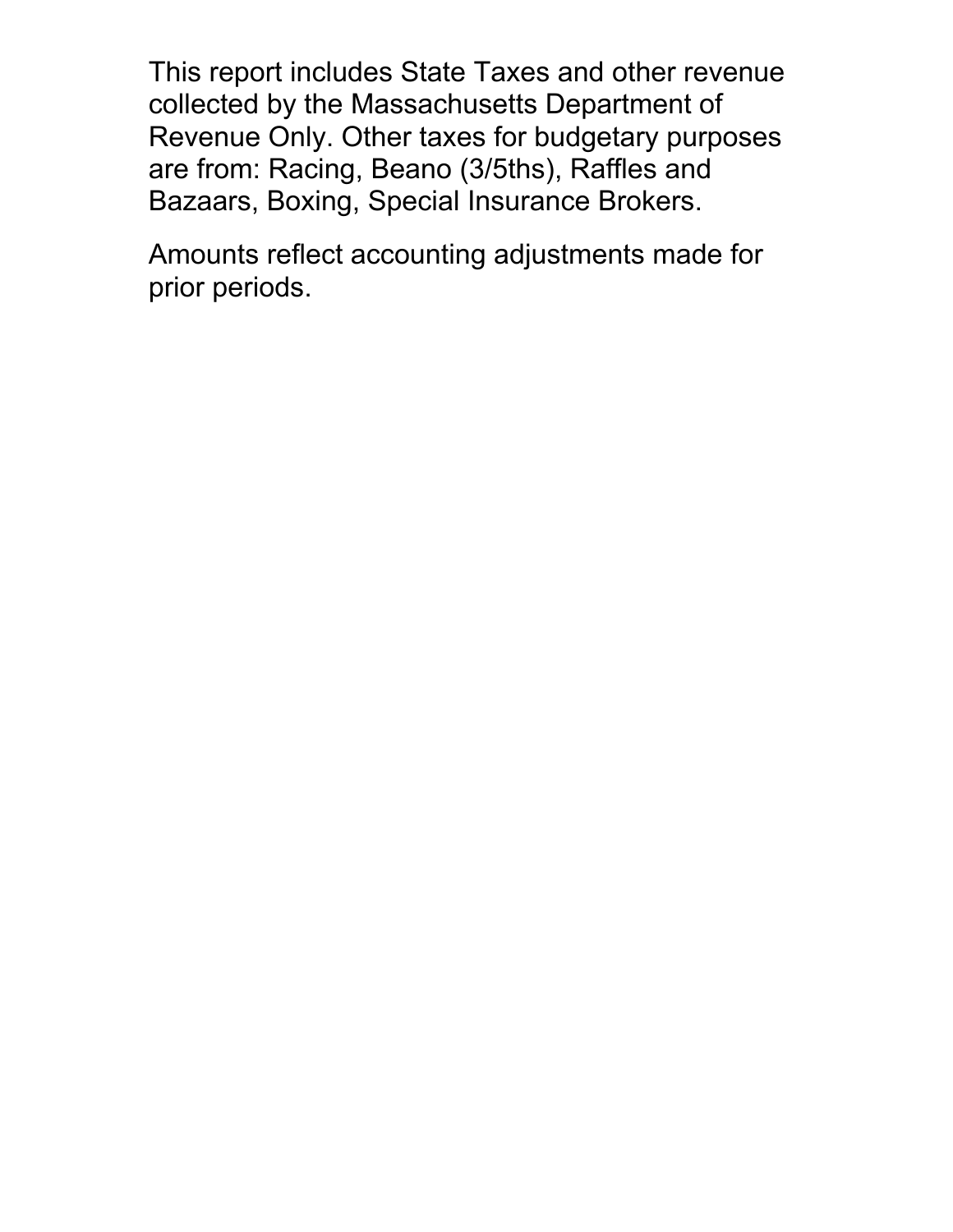# **Index of Tables**

Table A – Net Collections for Month Table B – Net Collections for Year To Date Table D – Net Collections by Fund Table E – Miscellaneous Funds Table F – Non-Tax Revenue VS. Estimate Gross Collections for Month Gross Collections Year To Date Report of Refunds for Month Report of Refunds Year To Date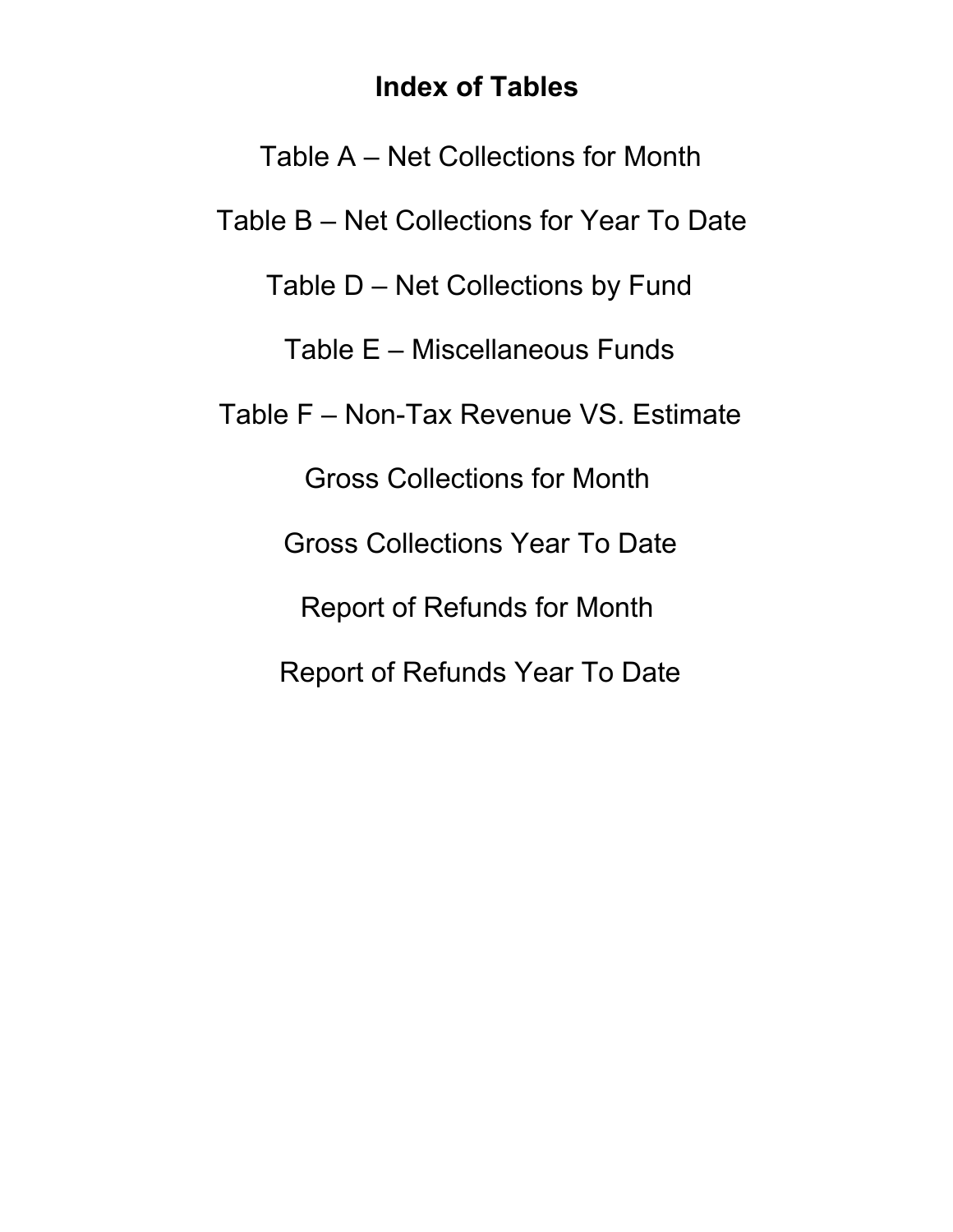#### FISCAL 2020 NET COLLECTIONS - TABLE A MONTH OF JANUARY 2020

| <b>TAX REVENUE</b>                          | JANUARY-2019  | JANUARY-2020    |
|---------------------------------------------|---------------|-----------------|
| ALCOHOLIC BEVERAGES                         | 9,640,140     | 10,013,251      |
| <b>CIGARETTE</b>                            | 47,335,227    | 43,940,379      |
| <b>CORPORATIONS</b>                         | 89,746,540    | 76,890,612      |
| <b>DEEDS</b>                                | 18,669,247    | 21,935,865      |
| <b>ESTATE &amp; INHERITANCE</b>             | 33,639,236    | 48,208,294      |
| <b>FINANCIAL INSTITUTIONS</b>               | 1,041,589     | 637,713         |
| <b>INSURANCE</b>                            | 215,619       | 30,030          |
| <b>PUBLIC UTILITIES</b>                     | 0             | $\Omega$        |
| ROOM OCCUPANCY                              | 13,292,272    | 16, 151, 599    |
| <b>INCOME:</b>                              |               |                 |
| TAX WITHHELD, NET                           | 1,143,063,108 | 1,260,009,525   |
| RETURNS & BILLS & ESTIMATED PAYMENTS, GROSS | 737,671,263   | 753,990,026     |
| <b>LESS REFUNDS &amp; ABATEMENTS</b>        | (10,643,529)  | (12,541,915)    |
| <b>SUBTOTAL INCOME</b>                      | 1,870,090,842 | 2,001,457,636   |
| <b>MOTOR FUELS:</b>                         |               |                 |
| <b>GASOLINE</b>                             | 56,913,913    | 55,145,688      |
| SP FUEL, MOT CARR & IFTA                    | 8,479,394     | 8,703,145       |
| <b>SUBTOTAL MOTOR FUELS</b>                 | 65,393,307    | 63,848,833      |
| <b>SALES &amp; USE:</b>                     |               |                 |
| <b>REGULAR</b>                              | 454,598,169   | 488,896,093 *   |
| <b>SERVICES</b>                             | 15,588,966    | 13,794,093 *    |
| <b>MEALS</b>                                | 104,639,944   | 105,892,827     |
| <b>MOTOR VEHICLE</b>                        | 69,867,690    | 65,706,046 *    |
| <b>MARIJUANA</b>                            | 693,574       | 3,110,406 *     |
| <b>SUBTOTAL SALES &amp; USE</b>             | 645,388,343   | 677,399,465*    |
| <b>MISCELLANEOUS:</b>                       |               |                 |
| <b>CLUB ALCOHOLIC BEVERAGE</b>              | 136,691       | 142,756         |
| <b>MOTOR VEHICLE EXCISE</b>                 | 11,308        | 11              |
| CONTROLLED SUBSTANCES                       | 0             | 70              |
| <b>SATELLITE</b>                            | 718,199       | 625,832         |
| <b>MARIJUANA EXCISE</b>                     | 1,192,948     | 5,307,353       |
| <b>SURCHARGES:</b>                          |               |                 |
| <b>CONVENTION CENTER</b>                    | 3,724,633     | 3,769,304       |
| <b>COMMUNITY PRESERVATION TRUST</b>         | 1,850,759     | 2,831,620       |
| STATE-WIDE CAR RENTAL                       | 0             | 1,491,607       |
| <b>SUBTOTAL TAXES</b>                       | 2,802,086,900 | 2,974,682,230 * |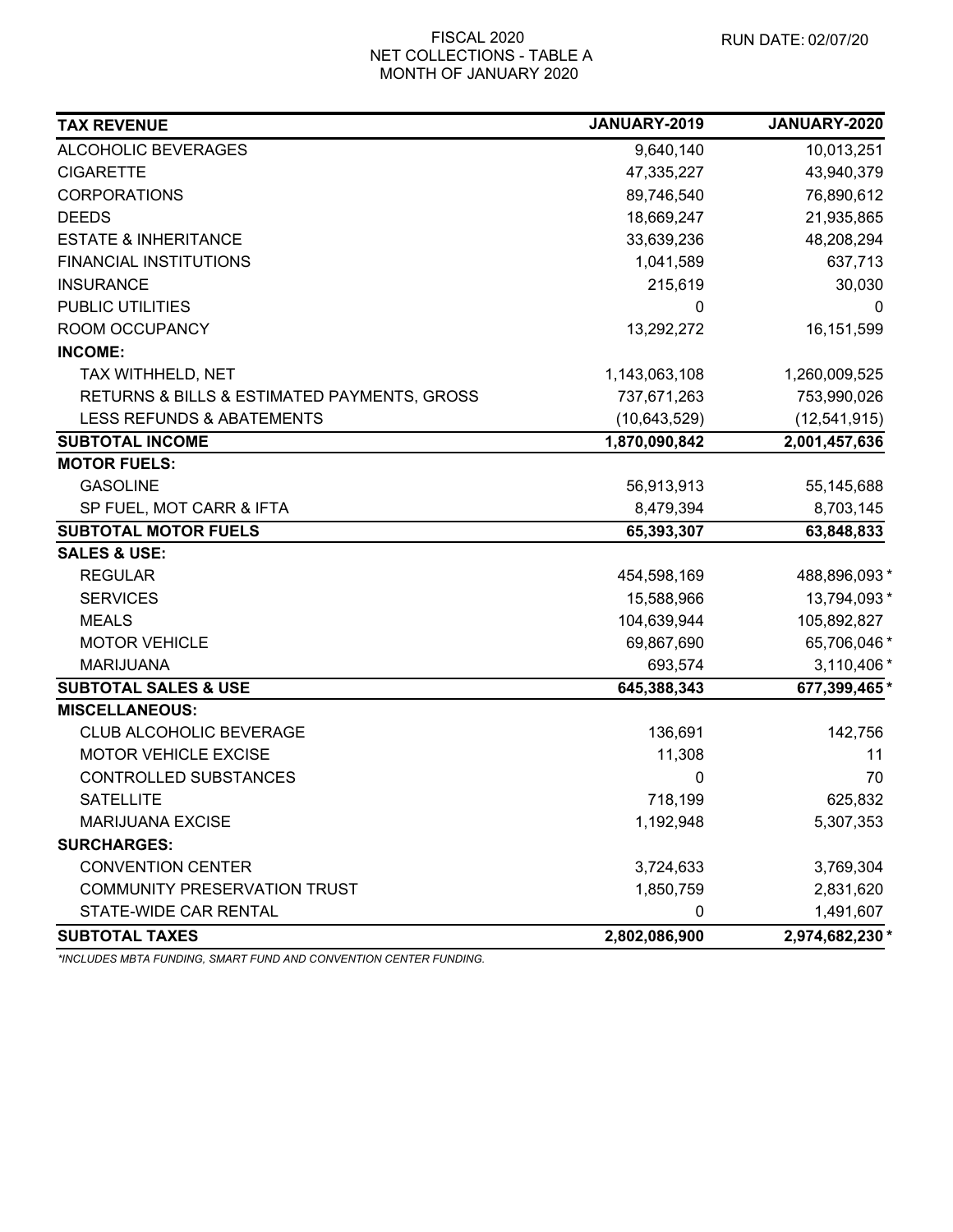## FISCAL 2020 NET COLLECTIONS - TABLE A MONTH OF JANUARY 2020

| <b>OTHER REVENUE</b>                     | JANUARY-2019  | <b>JANUARY-2020</b> |
|------------------------------------------|---------------|---------------------|
| LOCAL OPTION AIR (JET) FUEL              | 2,865,073     | 3,061,748           |
| <b>LOCAL OPTION ROOMS</b>                | 10,839,055    | 12, 174, 875        |
| <b>LOCAL OPTION MEALS</b>                | 11,919,636    | 12, 147, 182        |
| <b>LOCAL OPTION MARIJUANA</b>            | 332,916       | 1,426,359           |
| <b>LOCAL OPTION VEHICLE RENTAL SUR</b>   | 429,971       | 437,213             |
| LOCAL OPTION COMMUNITY IMPACT FEE        | 0             | 32,771              |
| URBAN REDEVELOPMENT                      | 93,387        | $\Omega$            |
| DEPT. NON-TAX REVENUE                    | (1,898,172)   | 182,956             |
| PAID FAMILY AND MEDICAL LEAVE FUND       | 0             | 266,746,169         |
| <b>COUNTY RECORDING FEES</b>             | 2,055,034     | 3,007,115           |
| ABANDONED DEPOSITS (BOTTLE)              | 5,119,831     | 4,849,590           |
| <b>EMBARKATION FEES</b>                  | 255,763       | 208,294             |
| UST DELIVERY FEES                        | 6,704,777     | 6,836,684           |
| CAPE COD & ISLANDS WATER PROTECTION FUND | 0             | 180,261             |
| <b>SUBTOTAL OTHER REVENUE</b>            | 38,717,271    | 311,291,217         |
| <b>TOTAL REVENUE</b>                     | 2,840,804,171 | 3,285,973,447*      |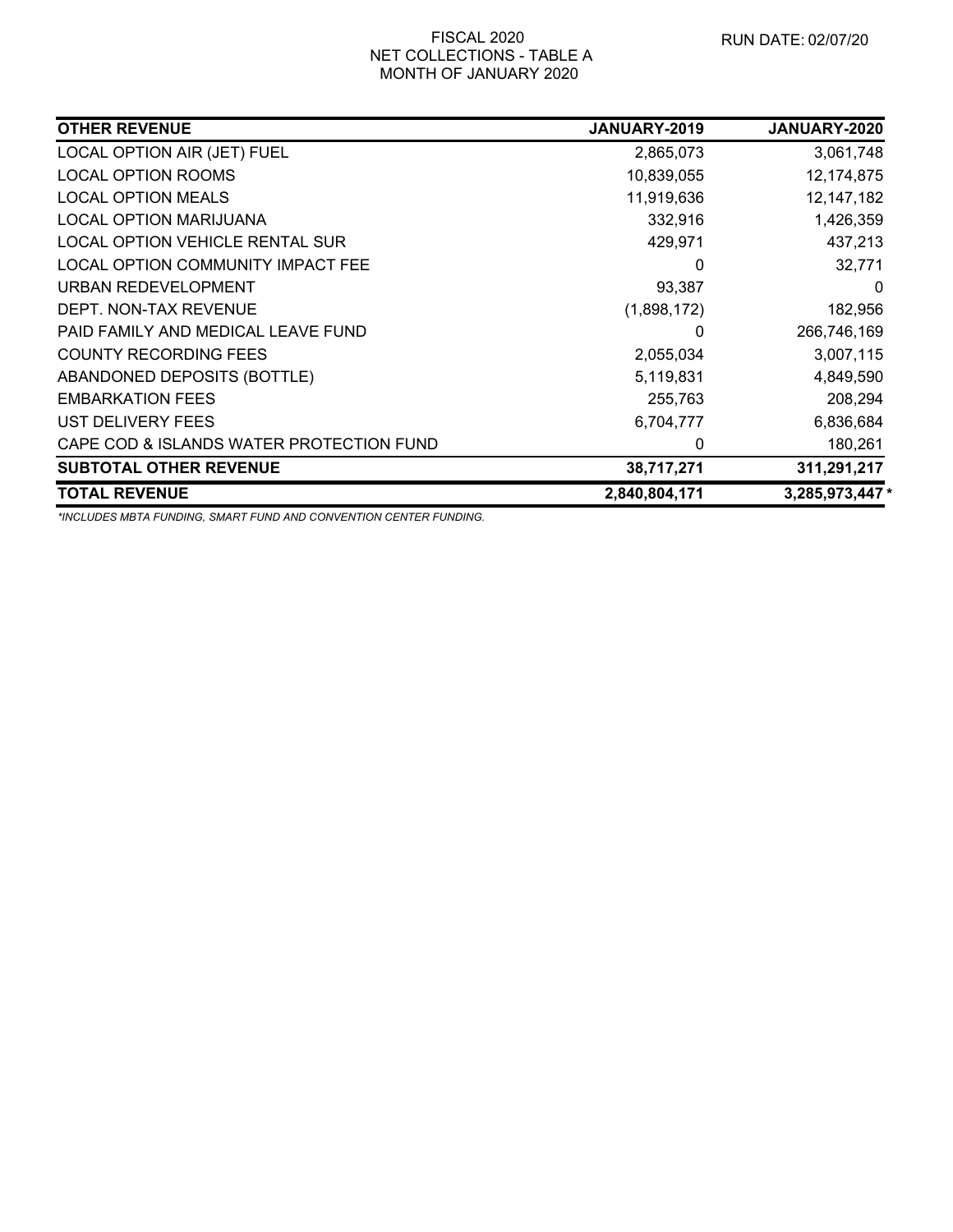## FISCAL 2020 NET COLLECTIONS - TABLE B MONTH OF JANUARY 2020

| <b>TAX REVENUE</b>                          | <b>FY 2019 YTD</b> | <b>FY 2020 YTD</b> |
|---------------------------------------------|--------------------|--------------------|
| ALCOHOLIC BEVERAGES                         | 54,486,702         | 55,527,571         |
| <b>CIGARETTE</b>                            | 343,761,400        | 329,013,642        |
| <b>CORPORATIONS</b>                         | 1,196,169,422      | 1,179,892,301      |
| <b>DEEDS</b>                                | 125,006,387        | 131,938,667        |
| <b>ESTATE &amp; INHERITANCE</b>             | 402,775,225        | 475,942,226        |
| <b>FINANCIAL INSTITUTIONS</b>               | 16,796,569         | 7,940,762          |
| <b>INSURANCE</b>                            | 144,956,372        | 162,502,940        |
| PUBLIC UTILITIES                            |                    | (345, 771)         |
| ROOM OCCUPANCY                              | 188,961,779        | 212,315,066        |
| <b>INCOME:</b>                              |                    |                    |
| TAX WITHHELD, NET                           | 7,579,168,794      | 7,924,161,765      |
| RETURNS & BILLS & ESTIMATED PAYMENTS, GROSS | 1,958,072,630      | 2,032,875,746      |
| <b>LESS REFUNDS &amp; ABATEMENTS</b>        | (294, 073, 481)    | (270, 095, 738)    |
| <b>SUBTOTAL INCOME</b>                      | 9,243,167,943      | 9,686,941,773      |
| <b>MOTOR FUELS:</b>                         |                    |                    |
| <b>GASOLINE</b>                             | 404,041,820        | 398,989,042        |
| SP FUEL, MOT CARR & IFTA                    | 60,545,763         | 60,657,340         |
| <b>SUBTOTAL MOTOR FUELS</b>                 | 464,587,583        | 459,646,382        |
| <b>SALES &amp; USE:</b>                     |                    |                    |
| <b>REGULAR</b>                              | 2,693,729,388      | 2,862,041,772 *    |
| <b>SERVICES</b>                             | 107,544,578        | 99,364,279 *       |
| <b>MEALS</b>                                | 759,995,614        | 792,149,094        |
| <b>MOTOR VEHICLE</b>                        | 506,498,936        | 511,501,708 *      |
| <b>MARIJUANA</b>                            | 942,888            | 19,588,409 *       |
| <b>SUBTOTAL SALES &amp; USE</b>             | 4,068,711,404      | 4,284,645,262 *    |
| <b>MISCELLANEOUS:</b>                       |                    |                    |
| <b>CLUB ALCOHOLIC BEVERAGE</b>              | 259,657            | 248,622            |
| <b>MOTOR VEHICLE EXCISE</b>                 | 25,999             | 10,707             |
| <b>CONTROLLED SUBSTANCES</b>                | 0                  | 70                 |
| <b>SATELLITE</b>                            | 5,212,585          | 4,727,952          |
| <b>MARIJUANA EXCISE</b>                     | 1,621,768          | 33,691,967         |
| <b>SURCHARGES:</b>                          |                    |                    |
| <b>CONVENTION CENTER</b>                    | 14,229,788         | 14,365,595         |
| COMMUNITY PRESERVATION TRUST                | 12,805,299         | 14,922,248         |
| STATE-WIDE CAR RENTAL                       | 0                  | 5,085,068          |
| <b>SUBTOTAL TAXES</b>                       | 16,283,535,882     | 17,059,013,050 *   |
|                                             |                    |                    |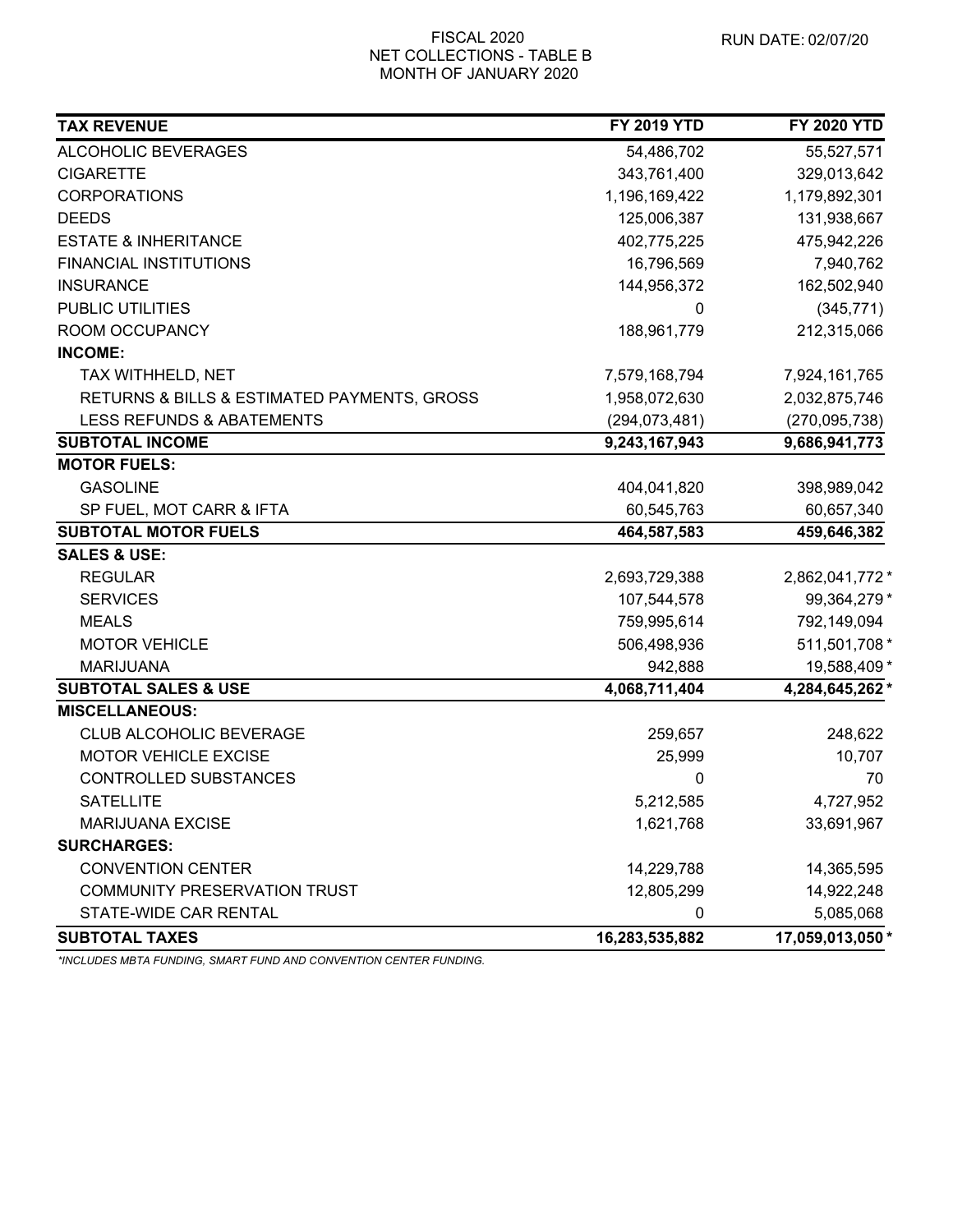#### FISCAL 2020 NET COLLECTIONS - TABLE B MONTH OF JANUARY 2020

| <b>OTHER REVENUE</b>                     | <b>FY 2019 YTD</b> | <b>FY 2020 YTD</b> |
|------------------------------------------|--------------------|--------------------|
| LOCAL OPTION AIR (JET) FUEL              | 21,224,076         | 21,935,927         |
| <b>LOCAL OPTION ROOMS</b>                | 153,584,955        | 173,857,677        |
| <b>LOCAL OPTION MEALS</b>                | 86,242,751         | 90,253,294         |
| <b>LOCAL OPTION MARIJUANA</b>            | 452,587            | 9,207,764          |
| <b>LOCAL OPTION VEHICLE RENTAL SUR</b>   | 1,444,324          | 1,478,213          |
| LOCAL OPTION COMMUNITY IMPACT FEE        | 0                  | 392,345            |
| URBAN REDEVELOPMENT                      | 371,933            | 100,942            |
| DEPT. NON-TAX REVENUE                    | 7,583,428          | 5,725,097          |
| PAID FAMILY AND MEDICAL LEAVE FUND       | 0                  | 279,719,890        |
| <b>COUNTY RECORDING FEES</b>             | 15,967,543         | 18,552,593         |
| ABANDONED DEPOSITS (BOTTLE)              | 33,190,883         | 35,290,251         |
| <b>EMBARKATION FEES</b>                  | 1,408,524          | 1,426,651          |
| UST DELIVERY FEES                        | 46,869,662         | 48,417,412         |
| CAPE COD & ISLANDS WATER PROTECTION FUND | 0                  | 8,225,247          |
| <b>SUBTOTAL OTHER REVENUE</b>            | 368,340,666        | 694,583,303        |
| <b>TOTAL REVENUE</b>                     | 16,651,876,548     | 17,753,596,353 *   |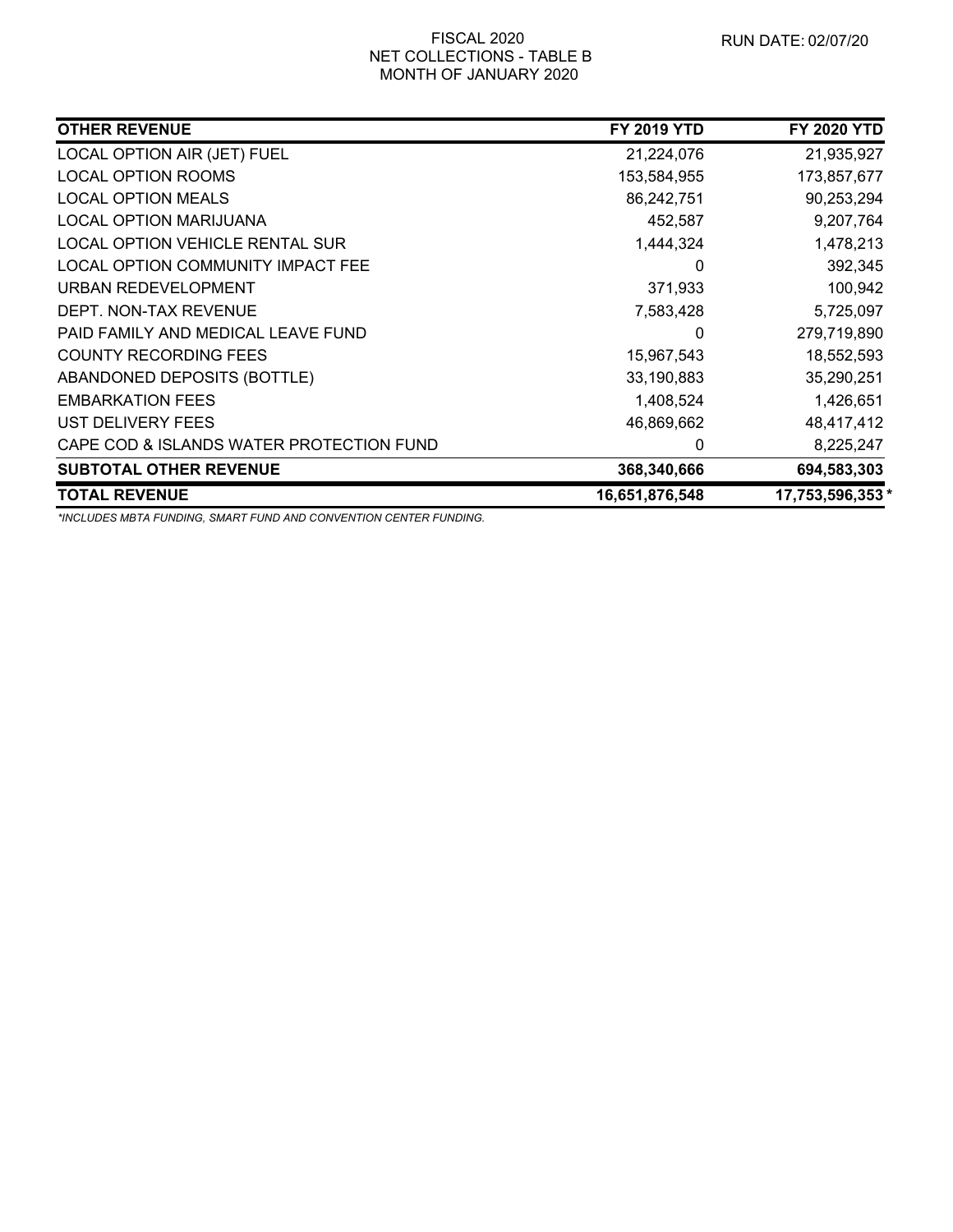#### FISCAL 2020 NET COLLECTIONS BY FUND - TABLE D MONTH OF JANUARY 2020

| <b>NET TAXES</b>                         | <b>FY 2019 YTD</b> | <b>FY 2020 YTD</b> |
|------------------------------------------|--------------------|--------------------|
| ALCOHOLIC BEVERAGES                      | 54,486,702         | 55,527,571         |
| <b>FINANCIAL INSTITUTIONS</b>            | 16,796,569         | 7,940,762          |
| <b>CIGARETTE</b>                         | 273,643,767        | 261,923,670        |
| <b>CORPORATIONS</b>                      | 1,196,169,422      | 1,179,892,301      |
| <b>DEEDS</b>                             | 125,006,387        | 131,938,667        |
| <b>ESTATE &amp; INHERITANCE</b>          | 402,775,225        | 475,942,226        |
| <b>INCOME</b>                            | 9,238,274,224      | 9,682,331,580      |
| <b>INSURANCE</b>                         | 144,956,372        | 162,502,940        |
| <b>MOTOR FUELS</b>                       | 0                  | 0                  |
| PUBLIC UTILITIES                         | 0                  | (345, 771)         |
| ROOM OCCUPANCY                           | 114,809,569        | 124,956,526        |
| <b>SALES &amp; USE:</b>                  |                    |                    |
| <b>REGULAR</b>                           | 1,751,469,741      | 1,863,959,491      |
| <b>SERVICES</b>                          | 70,062,579         | 65,300,364         |
| <b>MEALS</b>                             | 738,886,670        | 770,212,919        |
| <b>MOTOR VEHICLE</b>                     | 0                  |                    |
| MARIJUANA                                | 616,910            | 12,861,171         |
| <b>MISCELLANEOUS:</b>                    |                    |                    |
| CLUB ALCOHOLIC BEVERAGE                  | 259,657            | 248,622            |
| MOTOR VEHICLE EXCISE                     | 25,999             | 10,707             |
| CONTROLLED SUBSTANCES                    | 0                  | 70                 |
| <b>SATELLITE</b>                         | 5,212,585          | 4,727,952          |
| STATE-WIDE CAR RENTAL                    | 0                  | 4,586              |
| <b>TOTAL GENERAL FUND</b>                | 14, 133, 452, 378  | 14,799,936,354     |
| <b>COMMONWEALTH TRANSPORTATION FUND:</b> |                    |                    |
| <b>MOTOR FUELS: STATE</b>                | 417,404            | 457,611            |
| <b>MOTOR FUELS: FY14 Trans Bill</b>      | 57,943,962         | 57,322,329         |
| MOTOR FUELS: INFRA - 1994 Bonds          | 115,367,965        | 113,912,239        |
| MOTOR FUELS: INFRA - \$0.10 Fed GAN      | 168, 178, 185      | 166,056,090        |
| MOTOR FUELS: INFRA - 2010 Bonds          | 122,074,628        | 121,300,314        |
| CTF PORTION OF SALES TAXES               | 330,083,251        | 335,819,907        |
| <b>TOTAL TRANSPORTATION FUND</b>         | 794,065,395        | 794,868,490        |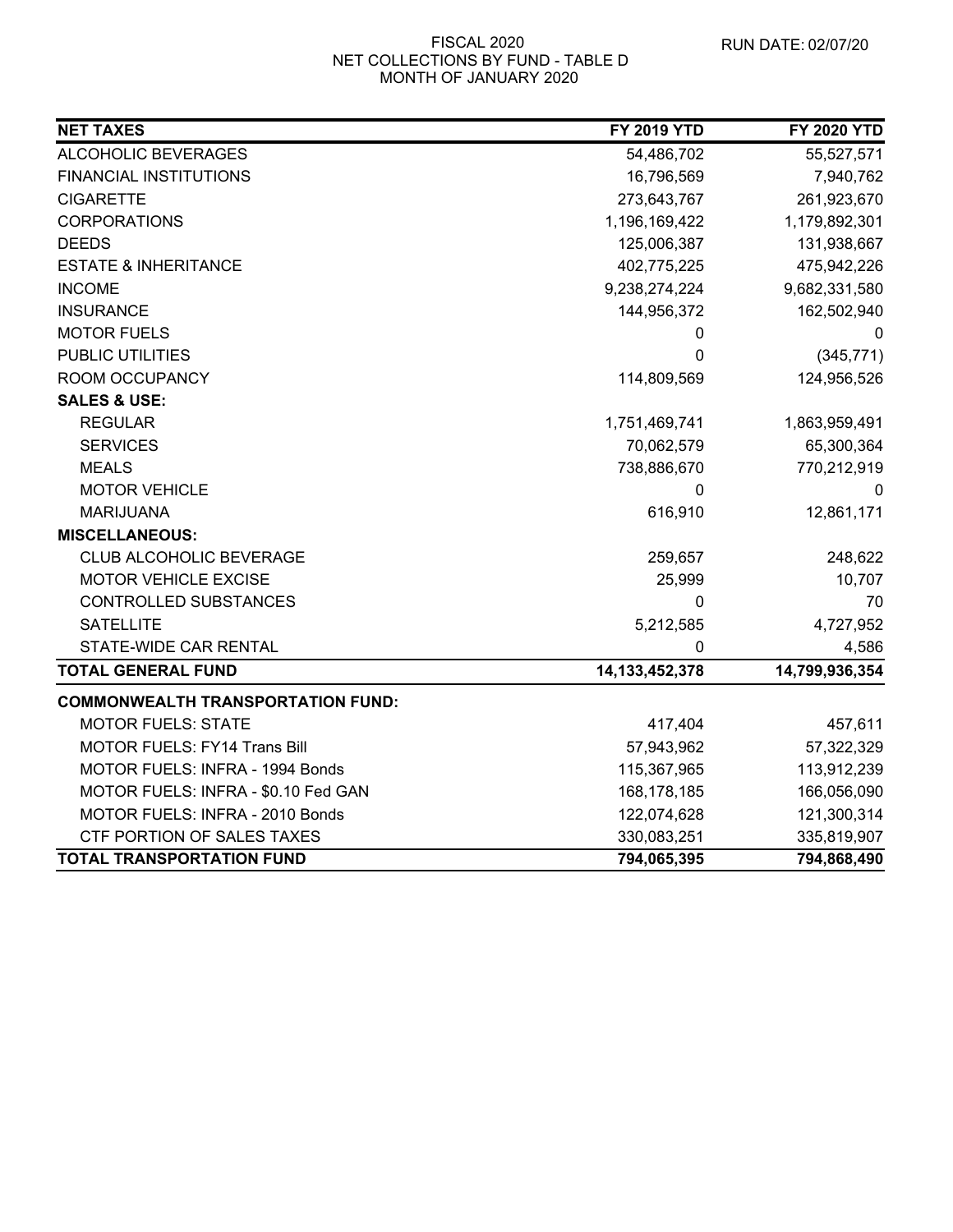#### FISCAL 2020 NET COLLECTIONS BY FUND - TABLE D MONTH OF JANUARY 2020

| <b>NET TAXES</b>                         | <b>FY 2019 YTD</b> | <b>FY 2020 YTD</b> |
|------------------------------------------|--------------------|--------------------|
| <b>CONVENTION CENTER FUND:</b>           |                    |                    |
| ROOM OCCUPANCY                           | 65,740,673         | 78,945,114         |
| <b>CONVENTION CTR SURCHARGES</b>         | 14,229,788         | 14,365,595         |
| SALES, MEALS, SALES SERVICES             | 26,971,845         | 26,913,050         |
| <b>MARIJUANA</b>                         | 0                  | 0                  |
| <b>TOTAL CONVENTION CENTER FUND</b>      | 106,942,306        | 120,223,759        |
| <b>WORCESTER CONVENTION CENTER:</b>      |                    |                    |
| ROOM OCCUPANCY                           | 911,538            | 913,428            |
| SALES, MEALS, SALES SERVICES             | 498,761            | 308,325            |
| <b>MARIJUANA</b>                         | 0                  | 0                  |
| <b>TOTAL WORCESTER CONVENTION CENTER</b> | 1,410,299          | 1,221,753          |
| <b>COMMONWEALTH CARE TRUST FUND:</b>     |                    |                    |
| HEALTH CARE COVERAGE PENALTY             | 4,629,611          | 4,474,586          |
| <b>CIGARETTE INVENTORY</b>               | 0                  |                    |
| <b>HEALTH CARE CIGARETTE</b>             | 70,117,632         | 67,089,971         |
| TOTAL COMMONWEALTH CARE TRUST FUND       | 74,747,243         | 71,564,557         |
| <b>MISCELLANEOUS FUNDS:</b>              |                    |                    |
| <b>INLAND FISHERIES AND GAME FUND</b>    | 605,436            | 597,799            |
| MASS. TOURISM FUND - ROOM OCCUPANCY      | 7,500,000          | 7,500,000          |
| <b>MBTA CONTRIBUTION</b>                 | 621,727,725        | 651,301,999        |
| <b>SCHOOL MODERNIZATION FUND</b>         | 528,393,925        | 557,968,038        |
| <b>MARIJUANA REGULATION FUND</b>         | 1,621,768          | 33,691,967         |
| COMMONWEALTH STABILIZATION FUND          | 264,108            | 135,608            |
| <b>COMMUNITY PRESERVATION TRUST</b>      | 12,805,299         | 14,922,248         |
| MUNICIPAL POLICE TRAINING FUND           | 0                  | 5,080,482          |
| <b>TOTAL MISCELLANEOUS FUNDS</b>         | 1,172,918,261      | 1,271,198,141      |
| <b>TOTAL NET TAXES - ALL FUNDS</b>       | 16,283,535,882     | 17,059,013,054     |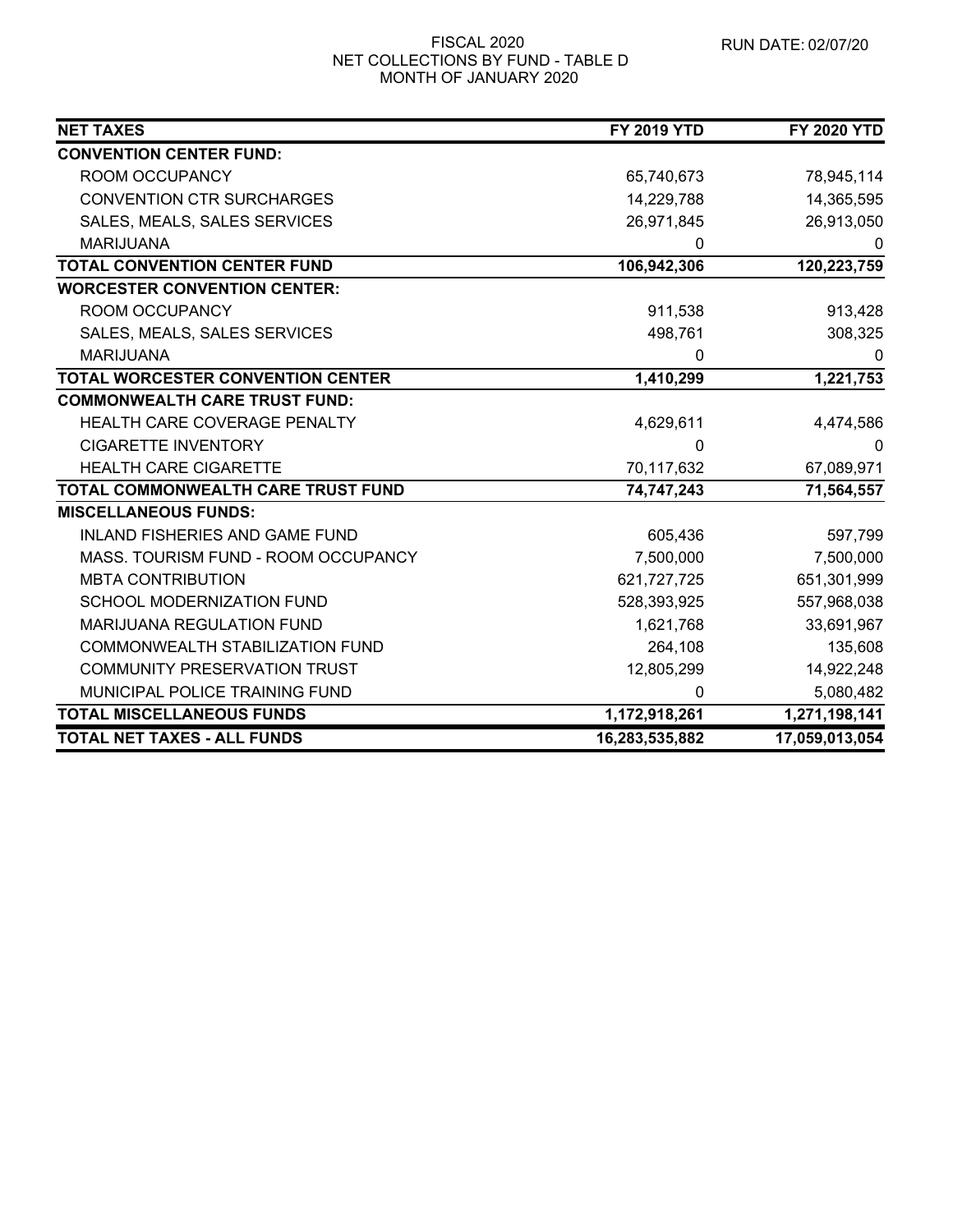#### FISCAL 2020 MISCELLANEOUS FUNDS - TABLE E MONTH OF JANUARY 2020

| <b>NET TAXES/FUND</b>                    | JANUARY-2019       | JANUARY-2020       |
|------------------------------------------|--------------------|--------------------|
| <b>GASOLINE:</b>                         |                    |                    |
| COMMONWEALTH TRANSPORTATION FUND         | 7,096,917          | 6,878,425          |
| CTF INFRA 1994 PLEDGED \$0.0486          | 11,514,508         | 11,160,011         |
| CTF INFRA PLEDGE \$0.02                  | 4,738,291          | 4,592,413          |
| CTF INFRA \$0.10 FED GAN                 | 23,692,593         | 22,963,169         |
| CTF INFRA 2010 PLEDGED                   | 9,734,166          | 9,434,480          |
| <b>INLAND FISHERIES AND GAME</b>         | 85,293             | 82,667             |
| <b>MARIJUANA:</b>                        |                    |                    |
| <b>MARIJUANA REGULATION FUND</b>         | 1,192,948          | 5,307,353          |
| <b>TOTAL MONTH ALL FUNDS</b>             | 58,054,716         | 60,418,518         |
| <b>TAX OR OTHER REVENUE</b>              | <b>FY 2019 YTD</b> | <b>FY 2020 YTD</b> |
| <b>GASOLINE:</b>                         |                    |                    |
| COMMONWEALTH TRANSPORTATION FUND         | 50,376,363         | 49,740,708         |
| CTF INFRA 1994 PLEDGED \$0.0486          | 81,733,943         | 80,702,613         |
| CTF INFRA PLEDGE \$0.02                  | 33,634,022         | 33,209,624         |
| CTF INFRA \$0.10 FED GAN                 | 168,178,185        | 166,056,090        |
| CTF INFRA 2010 PLEDGED                   | 69,096,464         | 68,224,596         |
| <b>INLAND FISHERIES AND GAME</b>         | 605,436            | 597,799            |
| <b>MARIJUANA:</b>                        |                    |                    |
| MARIJUANA REGULATION FUND                | 1,621,768          | 33,691,967         |
| <b>TOTAL YEAR ALL FUNDS</b>              | 405,246,181        | 432,223,397        |
| <b>MBTA STATE AND LOCAL CONTRIBUTION</b> | JANUARY-2020       | <b>FY 2020 YTD</b> |
| <b>TAX TYPES:</b>                        |                    |                    |
| <b>SALES SERVICES</b>                    | 2,528,267          | 18,135,539         |
| <b>SALES REGULAR</b>                     | 84,131,951         | 505,669,542        |
| <b>SALES MOTOR VEHICLE</b>               | 12,047,781         | 93,841,527         |
| <b>SALES MARIJUANA</b>                   | 570,320            | 3,593,093          |
| <b>BOAT/RV INDIVIDUAL</b>                | 0                  | 0                  |
| <b>BOAT/RV BUSINESS</b>                  | 79,110             | 1,243,057          |
| <b>USE TAX</b>                           | 5,275,541          | 27,285,008         |
| PERSONAL USE TAX                         | 29,285             | 1,530,985          |
| <b>SALES SERVICE DCU</b>                 | 5                  | 16                 |
| SALES/USE DCU                            | 1,172              | 3,235              |
| <b>TOTAL</b>                             | 104,663,432        | 651,302,002        |
| <b>SCHOOL MODERNIZATION FUND</b>         | JANUARY-2020       | <b>FY 2020 YTD</b> |
| <b>TAX TYPES:</b>                        |                    |                    |
| <b>SALES SERVICES</b>                    | 2,206,181          | 15,892,605         |
| <b>SALES REGULAR</b>                     | 73,414,007         | 430,825,428        |
| <b>SALES MOTOR VEHICLE</b>               | 10,512,967         | 81,840,273         |
| <b>SALES MARIJUANA</b>                   | 497,665            | 3,134,146          |
| <b>BOAT/RV INDIVIDUAL</b>                | $\Omega$           | 0                  |
| <b>BOAT/RV BUSINESS</b>                  | 69,032             | 1,095,147          |
| <b>USE TAX</b>                           | 4,603,469          | 23,864,629         |
| PERSONAL USE TAX                         | 25,554             | 1,312,559          |
| <b>SALES SERVICE DCU</b>                 | 5                  | 16                 |
| SALES/USE DCU                            | 1,172              | 3,235              |
| <b>TOTAL</b>                             | 91,330,052         | 557,968,038        |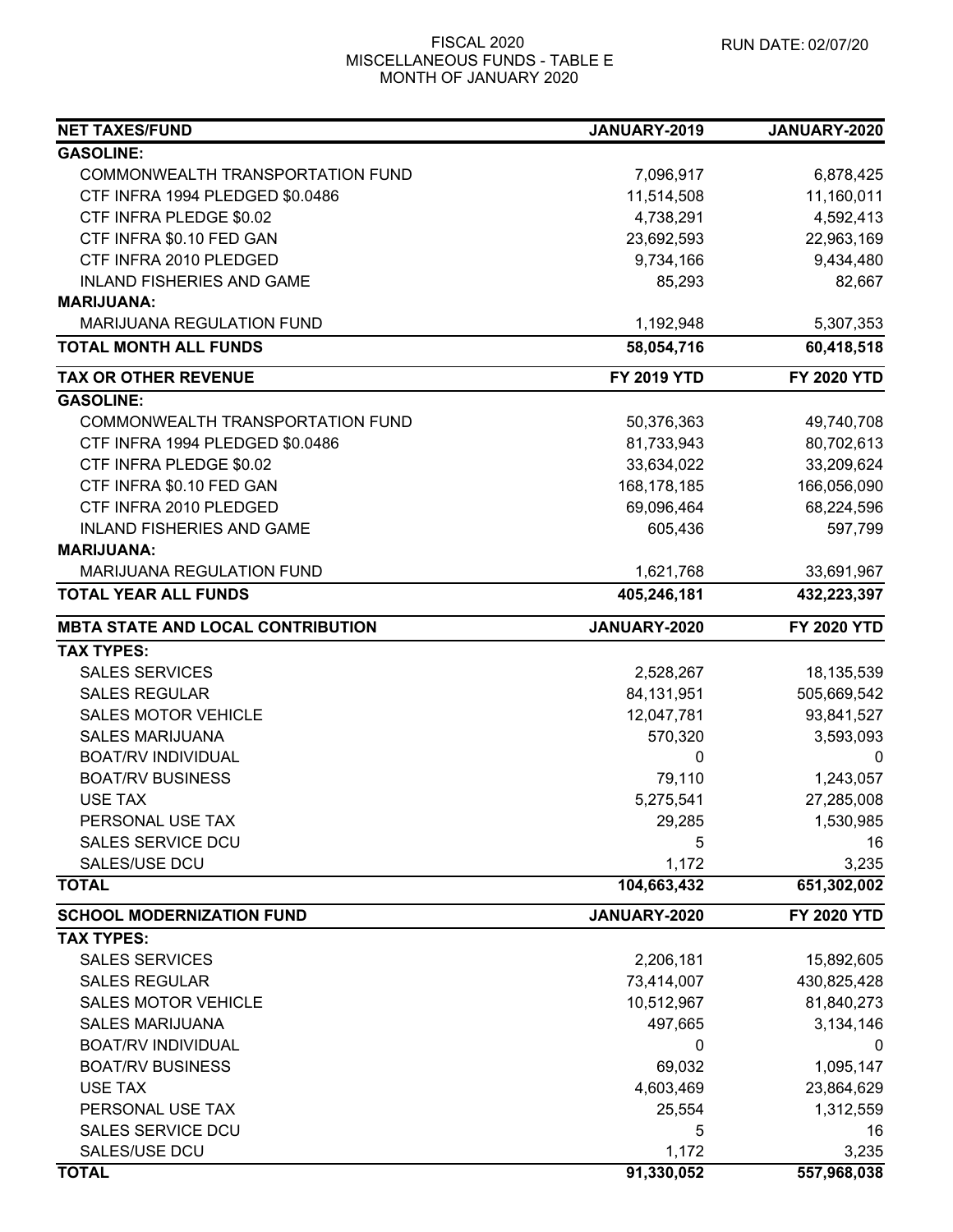#### FISCAL 2020 NON-TAX REVENUE VS. ESTIMATE - TABLE F MONTH OF JANUARY 2020

|             |             |                                              | FY 2020      | FY 2020         |                |
|-------------|-------------|----------------------------------------------|--------------|-----------------|----------------|
| <b>FUND</b> | <b>ACCT</b> | <b>DESCRIPTION</b>                           | YEAR TO DATE | <b>ESTIMATE</b> | <b>PERCENT</b> |
| 0350        | 0500        | <b>INTERCEPT FEES</b>                        | 33,980       | 457,581         | 7%             |
| 0010        | 0630        | <b>IRS INTERCEPT FEES</b>                    | 29,456       | 259,280         | 11%            |
| 0300        | 0647        | OIL SPILL FEES                               | 2,139,955    | 3,510,472       | 61%            |
| 0010        | 0784        | UST ANNUAL TANK FEE                          | 1,651,446    | 1,580,190       | 105%           |
| 1318        | 2047        | MA US OLYMPIC FUND                           | 3,461        | 55,924          | 6%             |
| 0300        | 2201        | <b>OCA FEES</b>                              | 831,852      | 975,000         | 85%            |
| 0010        | 2700        | OTHER FEES AND PENALTIES                     | 643,731      | 56,825          | 1133%          |
| 0010        | 2713        | <b>CIGARETTE EXCISE PENALTY</b>              | 4,445        | 24,780          | 18%            |
| 0010        | 2751        | <b>UST GENERAL FUND</b>                      | 66,607       | 80,073          | 83%            |
| 0103        | 3036        | LICENSES-SPEC FUEL & MOTOR CAR               | 21,200       | 24,460          | 87%            |
| 0103        | 3037        | LICENSES-GASOLINE                            | 22,326       | 23,820          | 94%            |
| 0010        | 3117        | <b>CIGARETTE LICENSE FEES</b>                | 27,605       | 420,720         | 7%             |
| 0103        | 3163        | <b>IFTA FEE</b>                              | 253,170      | 291,475         | 87%            |
| 0010        | 4826        | CARE & CUSTODY OF DEPOSITS                   | 33,196       | 263,015         | 13%            |
| 0010        | 6926        | <b>MISCELLANEOUS</b>                         | (180, 414)   | 748,160         | (24%)          |
| 0010        | 6933        | NATURAL HERITAGE ADM                         | 1,667        | 26,500          | 6%             |
| 0600        | 6960        | IFTA NON-PARTICIPANT                         | 54,157       | 68,680          | 79%            |
| 1327        | 2047        | ORGAN TRANSPLANT                             | 13,525       | 141,006         | 10%            |
| 0051        | 2047        | STATE ELECTION CAMPAIGN                      | 14,167       | 243,385         | 6%             |
| 0108        | 2047        | NATURAL HERITAGE FUND                        | 14,998       | 266,025         | 6%             |
| 0143        | 2047        | MILITARY FAMILY RELIEF FUND                  | 20,355       | 267,463         | 8%             |
| 0153        | 2047        | <b>AIDS FUND</b>                             | 7,038        | 120,030         | 6%             |
| 0134        | 2047        | <b>HOMELESS ANIMAL PREVENTION &amp; CARE</b> | 17,166       | 332,539         | 5%             |
|             |             | DEPARTMENT NON-TAX SUBTOTAL                  | 5,725,089    | 10,237,403      | 56%            |
| 0103        | 0784        | <b>UST DELIVERY FEES</b>                     | 18,417,411   | 40,710,793      | 45%            |
| 2003        | 0784        | UST PETROLEUM PRODUCT CLEANUP                | 30,000,001   | 30,000,000      | 100%           |
|             |             | OTHER COLLECTIONS SUBTOTAL                   | 48,417,412   | 70,710,793      | 68%            |
|             |             | <b>DEPARTMENT TOTALS</b>                     | 54,142,501   | 80,948,196      | 67%            |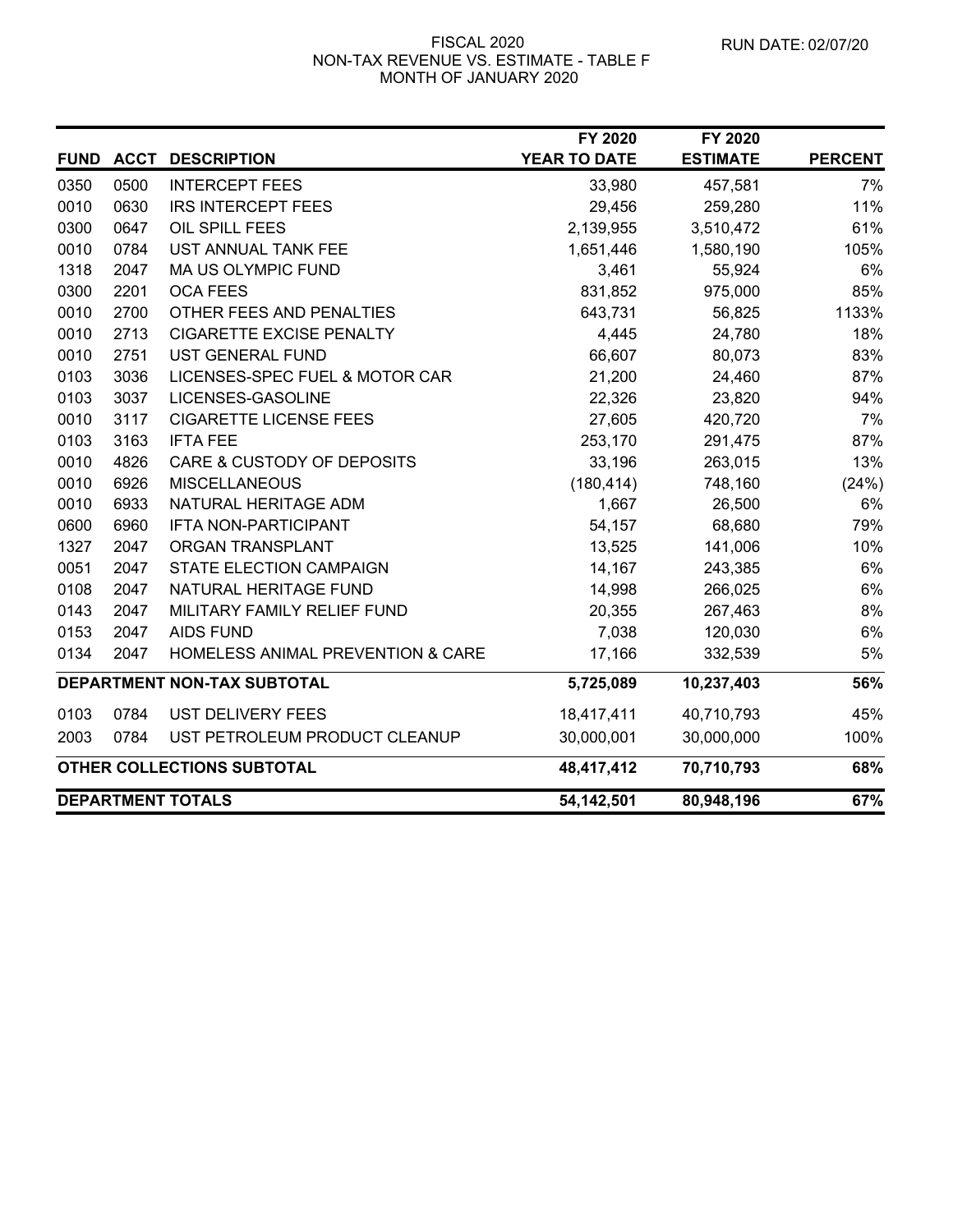| <b>TAX REVENUE</b>                          | JANUARY-2019  | JANUARY-2020    |
|---------------------------------------------|---------------|-----------------|
| ALCOHOLIC BEVERAGES                         | 9,641,847     | 10,014,065      |
| <b>CIGARETTE</b>                            | 47,522,383    | 44,015,783      |
| <b>CORPORATIONS</b>                         | 115,072,472   | 87,582,206      |
| <b>DEEDS</b>                                | 18,674,126    | 21,937,283      |
| <b>ESTATE &amp; INHERITANCE</b>             | 36,797,250    | 49,749,770      |
| FINANCIAL INSTITUTIONS                      | 1,134,858     | 733,235         |
| <b>INSURANCE</b>                            | 226,710       | 128,935         |
| PUBLIC UTILITIES                            | 0             | 0               |
| ROOM OCCUPANCY                              | 13,309,119    | 16,254,390      |
| <b>INCOME:</b>                              |               |                 |
| TAX WITHHELD, NET                           | 1,145,689,849 | 1,262,675,646   |
| RETURNS & BILLS & ESTIMATED PAYMENTS, GROSS | 737,671,263   | 753,990,026     |
| <b>SUBTOTAL INCOME</b>                      | 1,883,361,112 | 2,016,665,672   |
| <b>MOTOR FUELS:</b>                         |               |                 |
| <b>GASOLINE</b>                             | 56,960,495    | 55,407,986      |
| SP FUEL, MOT CARR & IFTA                    | 8,599,579     | 9,257,083       |
| <b>SUBTOTAL MOTOR FUELS</b>                 | 65,560,074    | 64,665,069      |
| <b>SALES &amp; USE:</b>                     |               |                 |
| <b>REGULAR</b>                              | 456,659,253   | 493, 171, 747 * |
| <b>SERVICES</b>                             | 15,595,263    | 13,805,459 *    |
| <b>MEALS</b>                                | 104,845,424   | 106,099,383     |
| <b>MOTOR VEHICLE</b>                        | 70,223,577    | 66,043,900 *    |
| <b>MARIJUANA</b>                            | 693,574       | 3,110,406 *     |
| <b>SUBTOTAL SALES &amp; USE</b>             | 648,017,091   | 682,230,895*    |
| <b>MISCELLANEOUS:</b>                       |               |                 |
| <b>CLUB ALCOHOLIC BEVERAGE</b>              | 138,232       | 144,504         |
| <b>MOTOR VEHICLE EXCISE</b>                 | 11,308        | 176             |
| <b>CONTROLLED SUBSTANCES</b>                | 0             | 70              |
| <b>SATELLITE</b>                            | 718,199       | 625,832         |
| MARIJUANA EXCISE                            | 1,192,948     | 5,307,353       |
| <b>SURCHARGES:</b>                          |               |                 |
| <b>CONVENTION CENTER</b>                    | 3,724,694     | 3,773,787       |
| <b>COMMUNITY PRESERVATION TRUST</b>         | 1,850,759     | 2,831,620       |
| STATE-WIDE CAR RENTAL                       | 3,930         | 1,491,669       |
| <b>SUBTOTAL TAXES</b>                       | 2,846,957,112 | 3,008,152,314 * |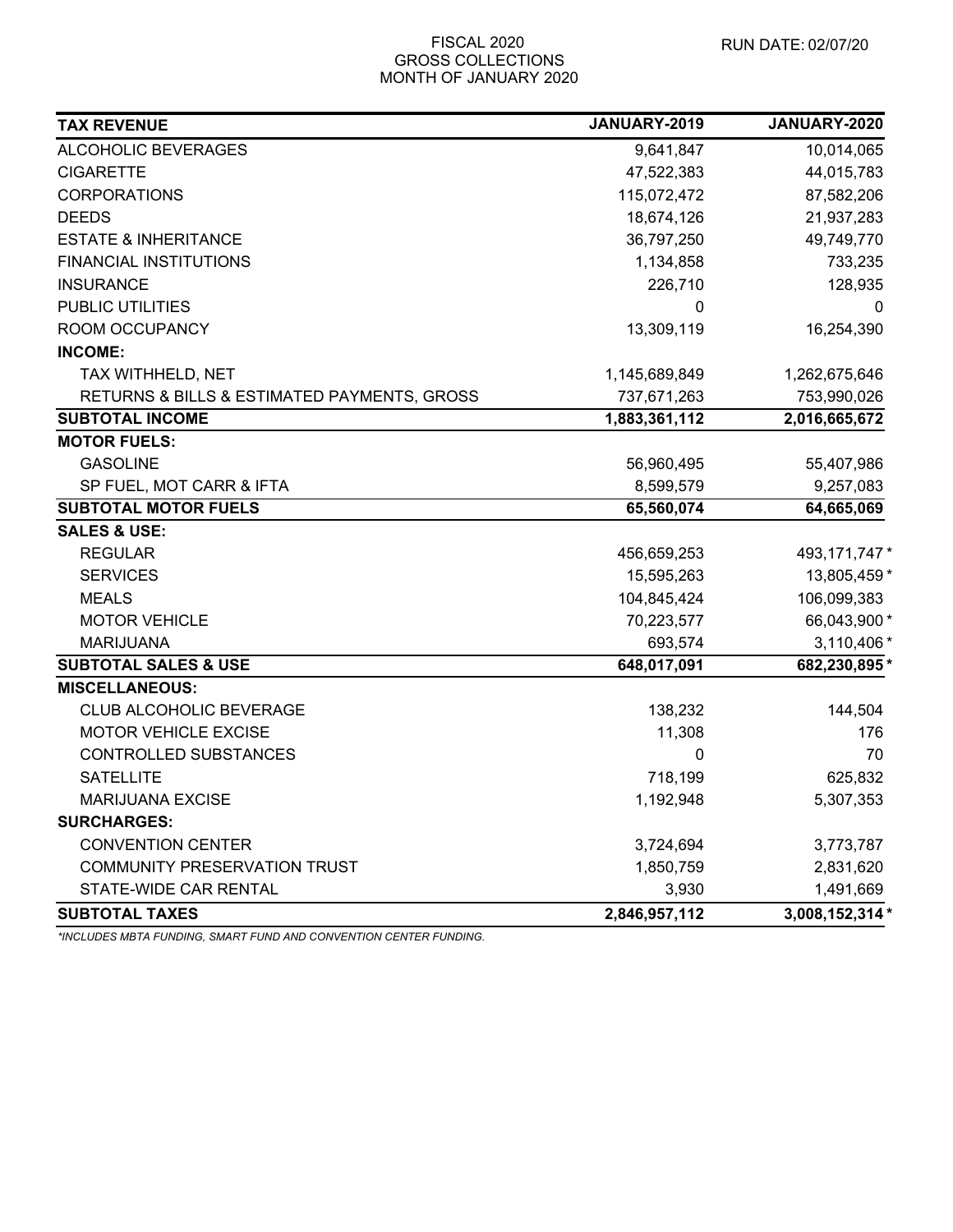| <b>OTHER REVENUE</b>                     | <b>JANUARY-2019</b> | JANUARY-2020   |
|------------------------------------------|---------------------|----------------|
| LOCAL OPTION AIR (JET) FUEL              | 2,865,308           | 3,073,868      |
| <b>LOCAL OPTION ROOMS</b>                | 10,839,055          | 12,174,875     |
| <b>LOCAL OPTION MEALS</b>                | 11,919,636          | 12,147,182     |
| LOCAL OPTION MARIJUANA                   | 332,916             | 1,426,359      |
| <b>LOCAL OPTION VEHICLE RENTAL SUR</b>   | 429,971             | 437,213        |
| LOCAL OPTION COMMUNITY IMPACT FEE        | 0                   | 32,771         |
| <b>URBAN REDEVELOPMENT</b>               | 95,691              | 0              |
| DEPT. NON-TAX REVENUE                    | (1,882,141)         | 187,944        |
| PAID FAMILY AND MEDICAL LEAVE FUND       | 0                   | 266,746,420    |
| <b>COUNTY RECORDING FEES</b>             | 2,055,034           | 3,007,115      |
| ABANDONED DEPOSITS (BOTTLE)              | 5,119,831           | 4,849,590      |
| <b>EMBARKATION FEES</b>                  | 255,763             | 208,294        |
| UST DELIVERY FEES                        | 6,709,573           | 6,842,199      |
| CAPE COD & ISLANDS WATER PROTECTION FUND | 0                   | 180,261        |
| <b>SUBTOTAL OTHER REVENUE</b>            | 38,740,637          | 311,314,091    |
| <b>TOTAL REVENUE</b>                     | 2,885,697,749       | 3,319,466,405* |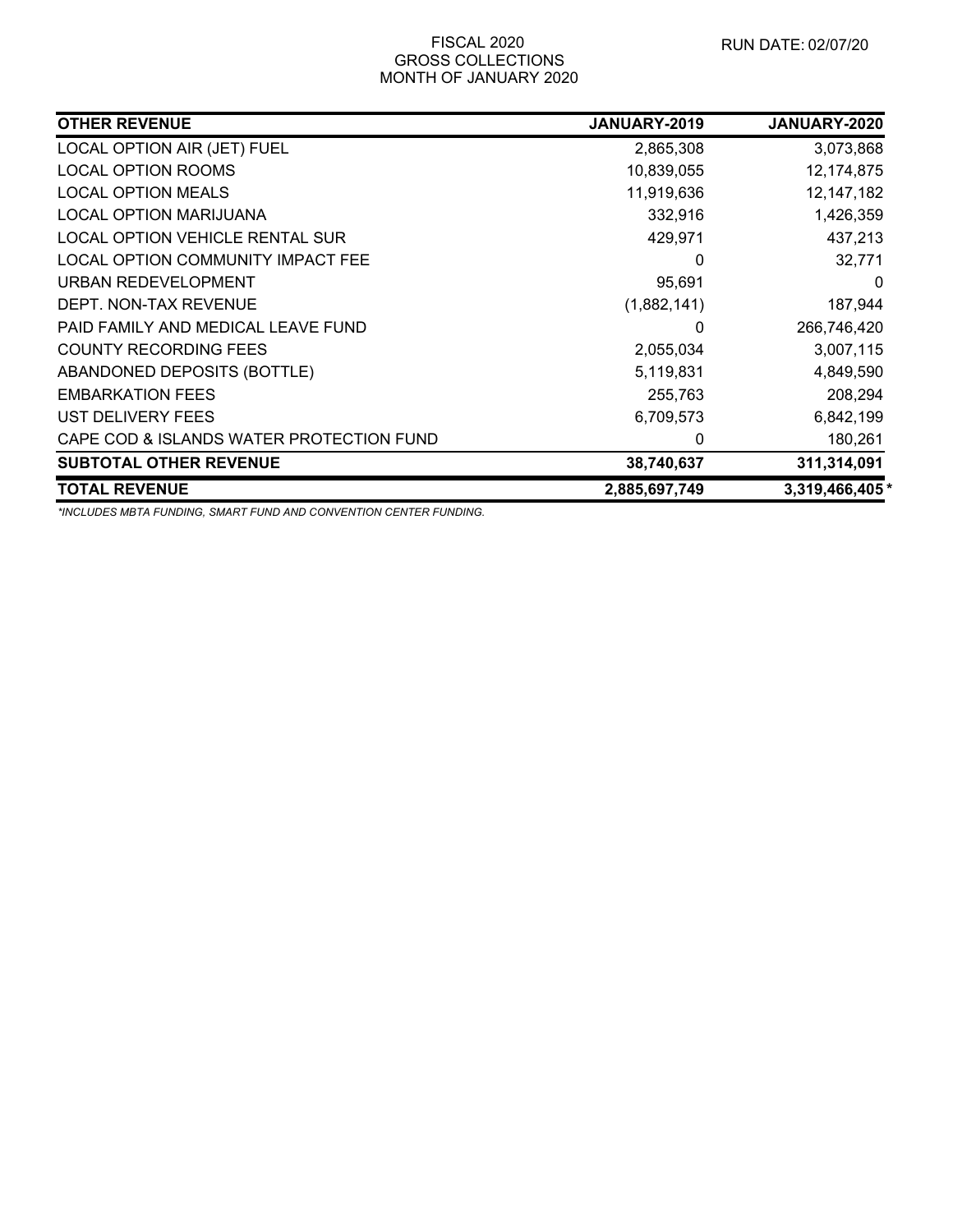| <b>TAX REVENUE</b>                          | <b>FY 2019 YTD</b> | <b>FY 2020 YTD</b> |
|---------------------------------------------|--------------------|--------------------|
| ALCOHOLIC BEVERAGES                         | 54,709,861         | 55,529,550         |
| <b>CIGARETTE</b>                            | 344,210,585        | 329,474,374        |
| <b>CORPORATIONS</b>                         | 1,418,107,951      | 1,370,004,192      |
| <b>DEEDS</b>                                | 125,027,443        | 131,978,150        |
| <b>ESTATE &amp; INHERITANCE</b>             | 415,761,445        | 488,660,746        |
| <b>FINANCIAL INSTITUTIONS</b>               | 17,598,368         | 8,592,429          |
| <b>INSURANCE</b>                            | 147,990,277        | 162,894,262        |
| PUBLIC UTILITIES                            | 0                  | 120,228            |
| ROOM OCCUPANCY                              | 189,485,438        | 212,844,609        |
| <b>INCOME:</b>                              |                    |                    |
| TAX WITHHELD, NET                           | 7,589,482,944      | 7,933,474,185      |
| RETURNS & BILLS & ESTIMATED PAYMENTS, GROSS | 1,958,072,630      | 2,032,875,746      |
| <b>SUBTOTAL INCOME</b>                      | 9,547,555,574      | 9,966,349,931      |
| <b>MOTOR FUELS:</b>                         |                    |                    |
| <b>GASOLINE</b>                             | 405,716,124        | 399,756,529        |
| SP FUEL, MOT CARR & IFTA                    | 61,156,312         | 62,040,981         |
| <b>SUBTOTAL MOTOR FUELS</b>                 | 466,872,436        | 461,797,510        |
| <b>SALES &amp; USE:</b>                     |                    |                    |
| <b>REGULAR</b>                              | 2,710,216,526      | 2,874,965,806 *    |
| <b>SERVICES</b>                             | 107,822,826        | 99,616,335*        |
| <b>MEALS</b>                                | 761,209,728        | 793,329,254        |
| <b>MOTOR VEHICLE</b>                        | 508,068,316        | 513,198,077 *      |
| <b>MARIJUANA</b>                            | 942,888            | 19,588,409 *       |
| <b>SUBTOTAL SALES &amp; USE</b>             | 4,088,260,284      | 4,300,697,881 *    |
| <b>MISCELLANEOUS:</b>                       |                    |                    |
| <b>CLUB ALCOHOLIC BEVERAGE</b>              | 269,820            | 258,616            |
| <b>MOTOR VEHICLE EXCISE</b>                 | 27,187             | 12,888             |
| CONTROLLED SUBSTANCES                       | 0                  | 70                 |
| <b>SATELLITE</b>                            | 5,212,585          | 4,727,952          |
| <b>MARIJUANA EXCISE</b>                     | 1,621,768          | 33,691,967         |
| <b>SURCHARGES:</b>                          |                    |                    |
| <b>CONVENTION CENTER</b>                    | 14,229,881         | 14,370,286         |
| COMMUNITY PRESERVATION TRUST                | 12,805,299         | 14,922,248         |
| STATE-WIDE CAR RENTAL                       | 3,930              | 5,086,747          |
| <b>SUBTOTAL TAXES</b>                       | 16,849,750,132     | 17,562,014,636 *   |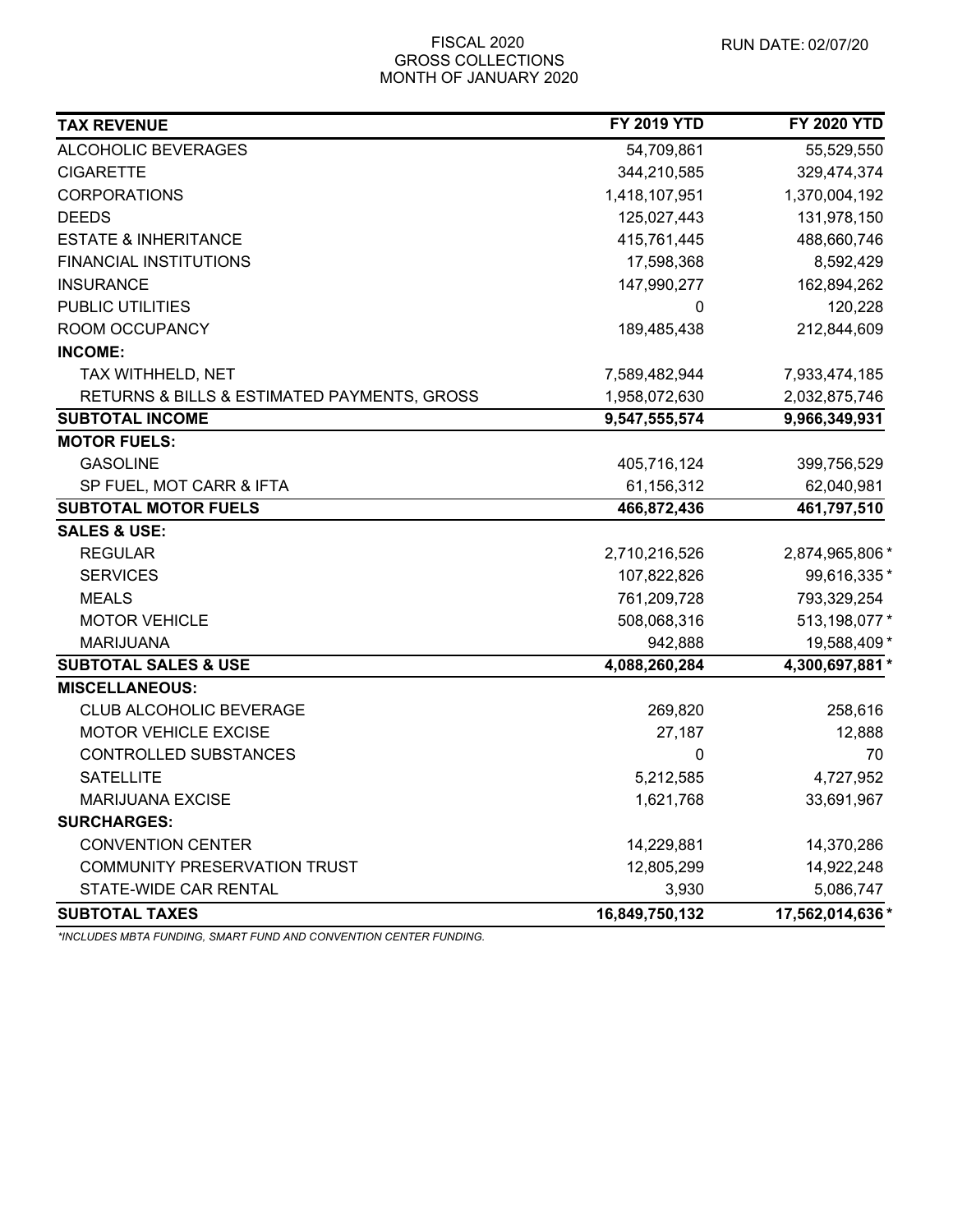| <b>OTHER REVENUE</b>                     | <b>FY 2019 YTD</b> | <b>FY 2020 YTD</b> |
|------------------------------------------|--------------------|--------------------|
| LOCAL OPTION AIR (JET) FUEL              | 21,448,415         | 21,951,698         |
| <b>LOCAL OPTION ROOMS</b>                | 153,584,955        | 173,857,677        |
| <b>LOCAL OPTION MEALS</b>                | 86,242,751         | 90,253,294         |
| LOCAL OPTION MARIJUANA                   | 452,587            | 9,207,764          |
| LOCAL OPTION VEHICLE RENTAL SUR          | 1,444,324          | 1,478,213          |
| LOCAL OPTION COMMUNITY IMPACT FEE        | 0                  | 392,345            |
| URBAN REDEVELOPMENT                      | 395,677            | 108,355            |
| DEPT. NON-TAX REVENUE                    | 7,707,576          | 5,799,167          |
| PAID FAMILY AND MEDICAL LEAVE FUND       | 0                  | 279,720,141        |
| <b>COUNTY RECORDING FEES</b>             | 15,967,543         | 18,552,593         |
| ABANDONED DEPOSITS (BOTTLE)              | 33,192,971         | 35,290,251         |
| <b>EMBARKATION FEES</b>                  | 1,408,524          | 1,426,659          |
| UST DELIVERY FEES                        | 46,879,479         | 48,425,079         |
| CAPE COD & ISLANDS WATER PROTECTION FUND | 0                  | 8,225,247          |
| <b>SUBTOTAL OTHER REVENUE</b>            | 368,724,802        | 694,688,483        |
| <b>TOTAL REVENUE</b>                     | 17,218,474,934     | 18,256,703,119 *   |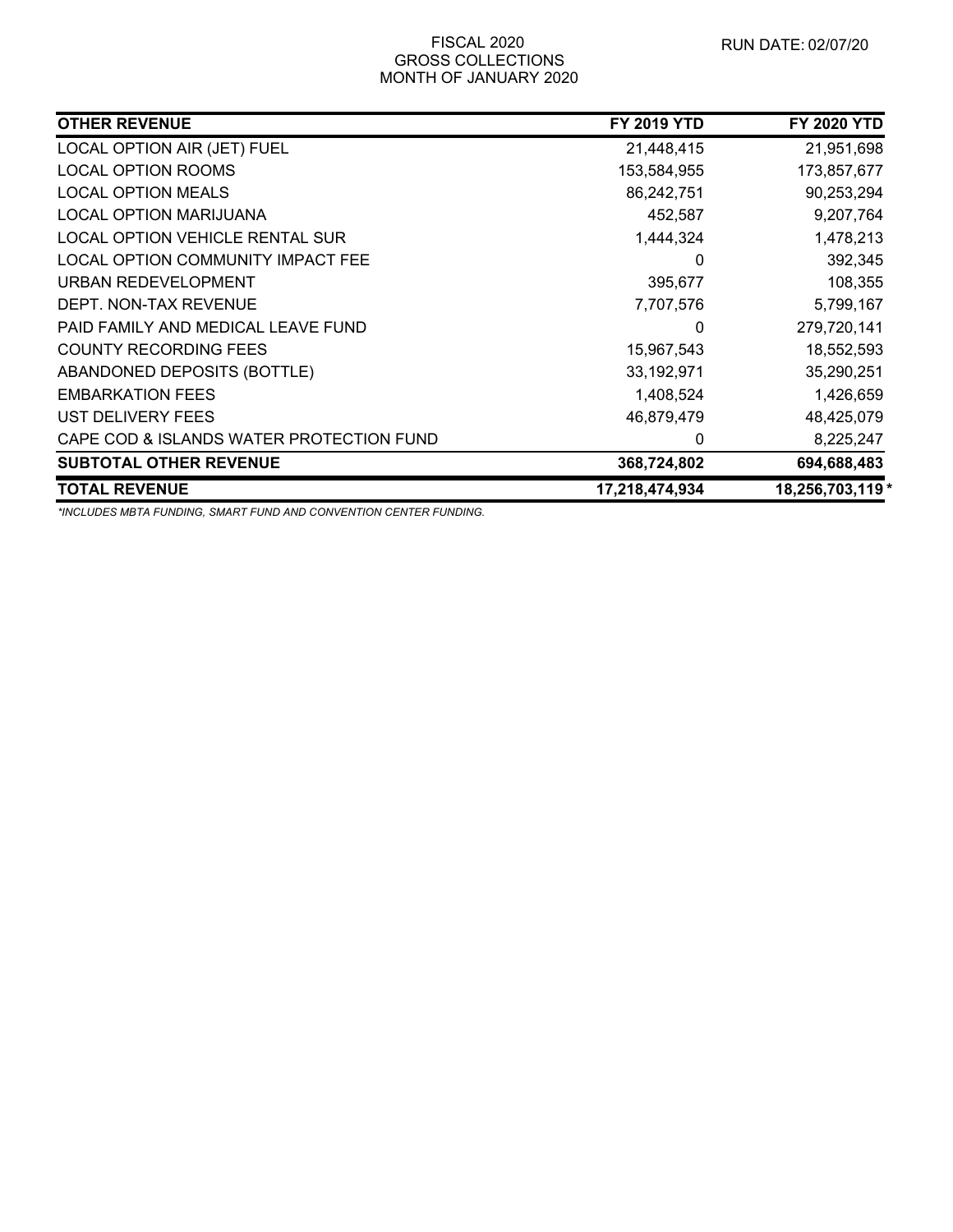| <b>TAX REVENUE</b>                          | JANUARY-2019 | JANUARY-2020 |
|---------------------------------------------|--------------|--------------|
| ALCOHOLIC BEVERAGES                         | 1,707        | 815          |
| <b>CIGARETTE</b>                            | 187,156      | 75,404       |
| <b>CORPORATIONS</b>                         | 25,325,932   | 10,691,594   |
| <b>DEEDS</b>                                | 4,879        | 1,418        |
| <b>ESTATE &amp; INHERITANCE</b>             | 3,158,014    | 1,541,476    |
| FINANCIAL INSTITUTIONS                      | 93,269       | 95,522       |
| <b>INSURANCE</b>                            | 11,090       | 98,905       |
| <b>PUBLIC UTILITIES</b>                     | $\mathbf{0}$ | 0            |
| ROOM OCCUPANCY                              | 16,847       | 102,791      |
| <b>INCOME:</b>                              |              |              |
| TAX WITHHELD, NET                           | 2,626,741    | 2,666,121    |
| RETURNS & BILLS & ESTIMATED PAYMENTS, GROSS | 10,643,529   | 12,541,915   |
| <b>SUBTOTAL INCOME</b>                      | 13,270,270   | 15,208,036   |
| <b>MOTOR FUELS:</b>                         |              |              |
| <b>GASOLINE</b>                             | 46,582       | 262,298      |
| SP FUEL, MOT CARR & IFTA                    | 120,185      | 553,937      |
| <b>SUBTOTAL MOTOR FUELS</b>                 | 166,767      | 816,235      |
| <b>SALES &amp; USE:</b>                     |              |              |
| <b>REGULAR</b>                              | 2,061,084    | 4,275,654 *  |
| <b>SERVICES</b>                             | 6,297        | 11,366 *     |
| <b>MEALS</b>                                | 205,480      | 206,556      |
| <b>MOTOR VEHICLE</b>                        | 355,887      | 337,854 *    |
| <b>MARIJUANA</b>                            | 0            | $0*$         |
| <b>SUBTOTAL SALES &amp; USE</b>             | 2,628,748    | 4,831,430 *  |
| <b>MISCELLANEOUS:</b>                       |              |              |
| <b>CLUB ALCOHOLIC BEVERAGE</b>              | 1,541        | 1,748        |
| <b>MOTOR VEHICLE EXCISE</b>                 | 0            | 165          |
| <b>CONTROLLED SUBSTANCES</b>                | 0            | 0            |
| <b>SATELLITE</b>                            | 0            | $\mathbf 0$  |
| MARIJUANA EXCISE                            | 0            | 0            |
| <b>SURCHARGES:</b>                          |              |              |
| <b>CONVENTION CENTER</b>                    | 60           | 4,483        |
| <b>COMMUNITY PRESERVATION TRUST</b>         | $\mathbf 0$  | 0            |
| STATE-WIDE CAR RENTAL                       | 3,930        | 62           |
| <b>SUBTOTAL TAXES</b>                       | 44,870,210   | 33,470,084 * |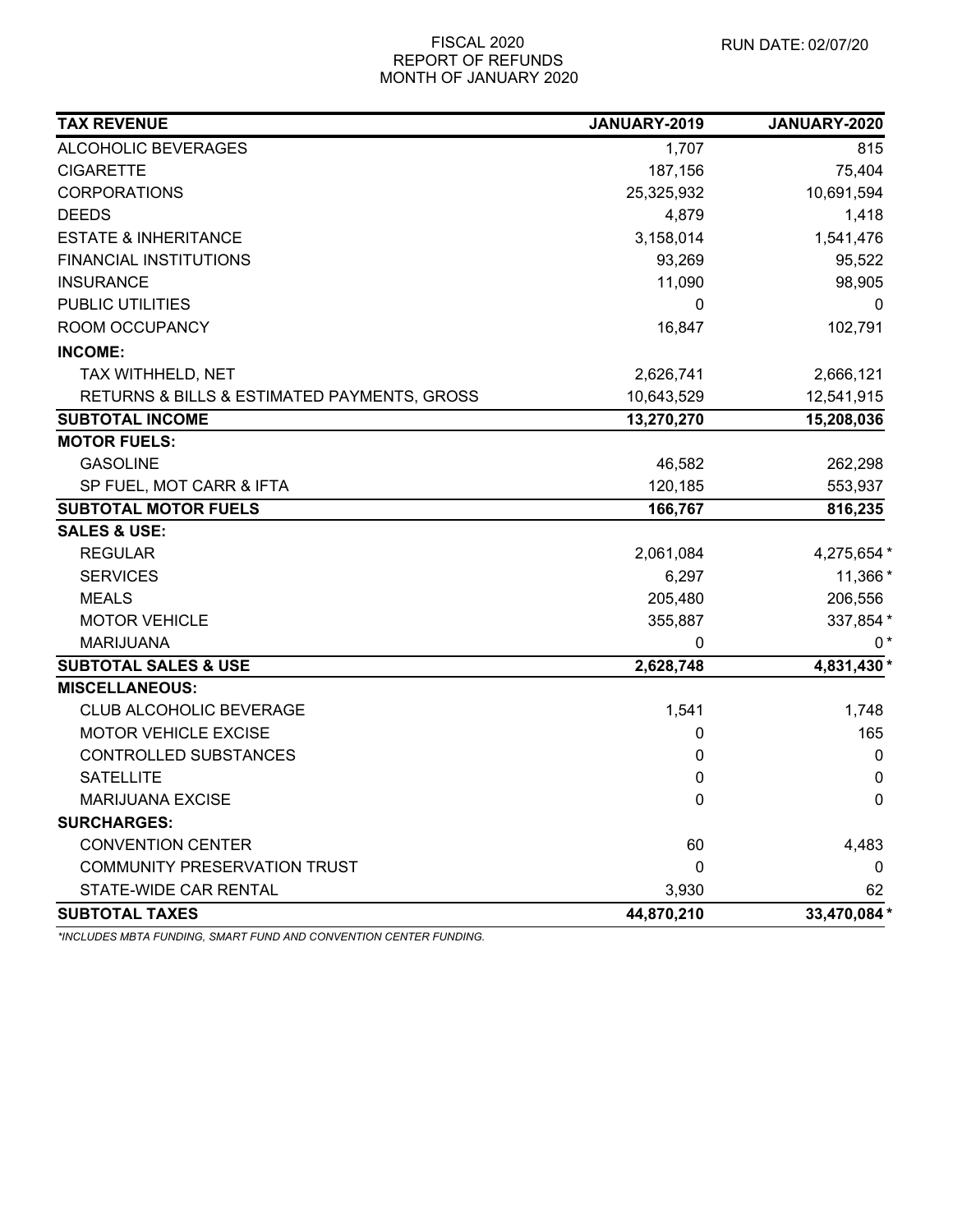| <b>OTHER REVENUE</b>                     | JANUARY-2019 | <b>JANUARY-2020</b> |
|------------------------------------------|--------------|---------------------|
| LOCAL OPTION AIR (JET) FUEL              | 235          | 12,120              |
| <b>LOCAL OPTION ROOMS</b>                | 0            | 0                   |
| <b>LOCAL OPTION MEALS</b>                | 0            | 0                   |
| <b>LOCAL OPTION MARIJUANA</b>            | 0            | $\Omega$            |
| LOCAL OPTION VEHICLE RENTAL SUR          | 0            | $\mathbf{0}$        |
| LOCAL OPTION COMMUNITY IMPACT FEE        | 0            | 0                   |
| URBAN REDEVELOPMENT                      | 2,304        | $\Omega$            |
| DEPT. NON-TAX REVENUE                    | 16,031       | 4,988               |
| PAID FAMILY AND MEDICAL LEAVE FUND       | 0            | 251                 |
| <b>COUNTY RECORDING FEES</b>             | 0            | 0                   |
| ABANDONED DEPOSITS (BOTTLE)              | 0            | $\Omega$            |
| <b>EMBARKATION FEES</b>                  | 0            | $\Omega$            |
| UST DELIVERY FEES                        | 4,796        | 5,515               |
| CAPE COD & ISLANDS WATER PROTECTION FUND | 0            | 0                   |
| <b>SUBTOTAL OTHER REVENUE</b>            | 23,366       | 22,874              |
| <b>TOTAL REVENUE</b>                     | 44,893,576   | 33,492,958 *        |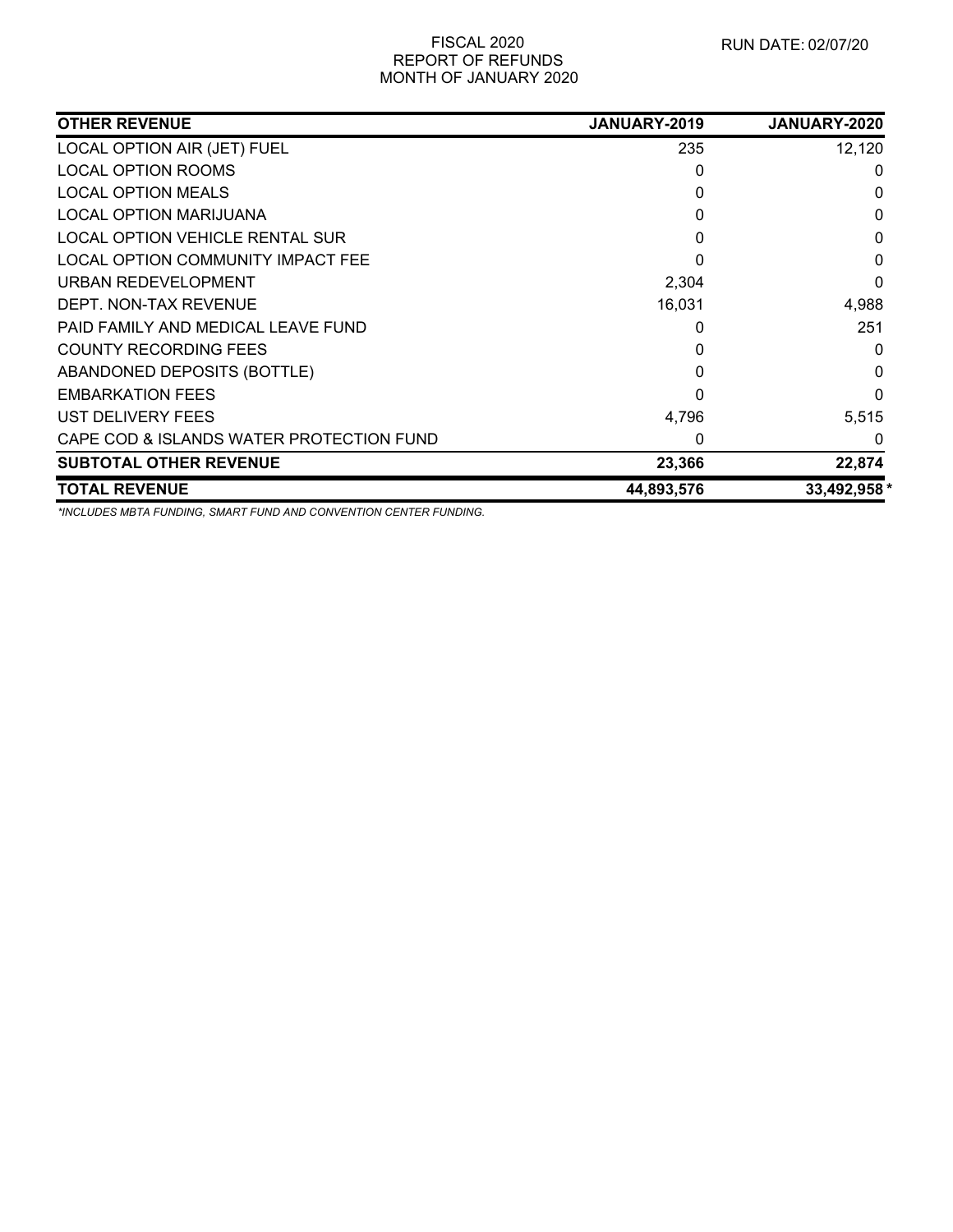| <b>TAX REVENUE</b>                          | <b>FY 2019 YTD</b> | <b>FY 2020 YTD</b> |
|---------------------------------------------|--------------------|--------------------|
| ALCOHOLIC BEVERAGES                         | 223,159            | 1,979              |
| <b>CIGARETTE</b>                            | 449,185            | 460,733            |
| <b>CORPORATIONS</b>                         | 221,938,529        | 190,111,890        |
| <b>DEEDS</b>                                | 21,056             | 39,482             |
| <b>ESTATE &amp; INHERITANCE</b>             | 12,986,218         | 12,718,518         |
| <b>FINANCIAL INSTITUTIONS</b>               | 801,799            | 651,667            |
| <b>INSURANCE</b>                            | 3,033,903          | 391,322            |
| <b>PUBLIC UTILITIES</b>                     | 0                  | 465,999            |
| ROOM OCCUPANCY                              | 523,658            | 529,545            |
| <b>INCOME:</b>                              |                    |                    |
| TAX WITHHELD, NET                           | 10,314,150         | 9,312,420          |
| RETURNS & BILLS & ESTIMATED PAYMENTS, GROSS | 294,073,481        | 270,095,738        |
| <b>SUBTOTAL INCOME</b>                      | 304,387,631        | 279,408,158        |
| <b>MOTOR FUELS:</b>                         |                    |                    |
| <b>GASOLINE</b>                             | 1,674,306          | 767,489            |
| SP FUEL, MOT CARR & IFTA                    | 610,549            | 1,383,641          |
| <b>SUBTOTAL MOTOR FUELS</b>                 | 2,284,855          | 2,151,130          |
| <b>SALES &amp; USE:</b>                     |                    |                    |
| <b>REGULAR</b>                              | 16,487,138         | 12,924,036 *       |
| <b>SERVICES</b>                             | 278,246            | 252,054 *          |
| <b>MEALS</b>                                | 1,214,114          | 1,180,162          |
| <b>MOTOR VEHICLE</b>                        | 1,569,379          | 1,696,368 *        |
| <b>MARIJUANA</b>                            | 0                  | $0*$               |
| <b>SUBTOTAL SALES &amp; USE</b>             | 19,548,877         | 16,052,620*        |
| <b>MISCELLANEOUS:</b>                       |                    |                    |
| CLUB ALCOHOLIC BEVERAGE                     | 10,164             | 9,993              |
| <b>MOTOR VEHICLE EXCISE</b>                 | 1,187              | 2,180              |
| CONTROLLED SUBSTANCES                       | 0                  | 0                  |
| <b>SATELLITE</b>                            | 0                  | $\mathbf 0$        |
| <b>MARIJUANA EXCISE</b>                     | 0                  | 0                  |
| <b>SURCHARGES:</b>                          |                    |                    |
| <b>CONVENTION CENTER</b>                    | 92                 | 4,691              |
| <b>COMMUNITY PRESERVATION TRUST</b>         | $\mathbf 0$        | 0                  |
| STATE-WIDE CAR RENTAL                       | 3,930              | 1,679              |
| <b>SUBTOTAL TAXES</b>                       | 566,214,243        | 503,001,586 *      |